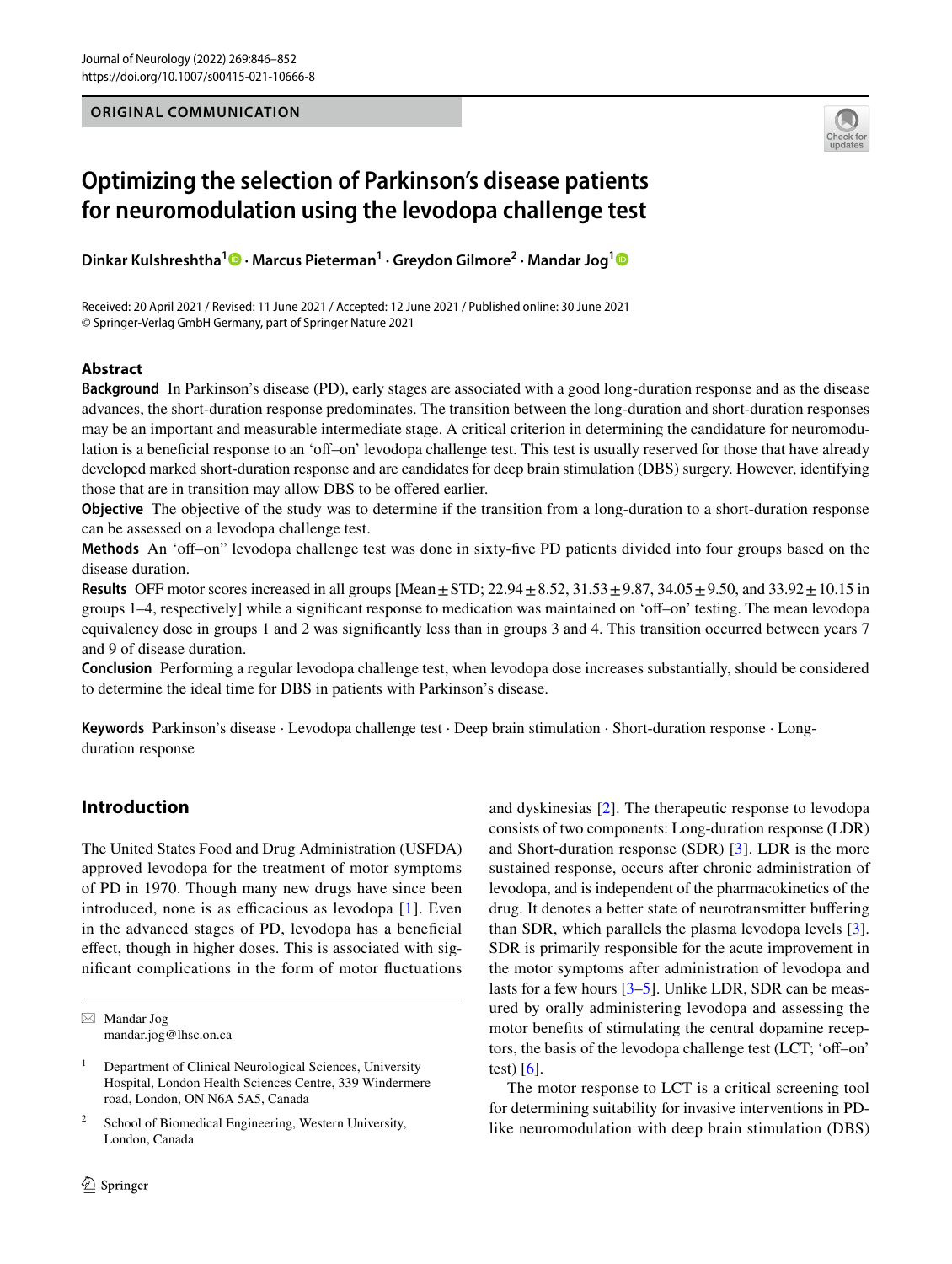or continuous intestinal infusion therapy with levodopa/ carbidopa [[7\]](#page-5-5). The best response in a patient to DBS is predicted by more than 30% improvement in the Movement Disorders Society Unifed Parkinson Disease Rating Scale (MDS-UPDRS) part III motor score on LCT and below this cut-off, surgery is not recommended [[8\]](#page-5-6). Usually, patients selected for DBS are the ones with advanced PD with motor fuctuations while those early in their disease are managed conservatively. However, the EARLYSTIM study showed that neuromodulation improved the quality of life and nonmotor and motor scores in PD patients treated at an average 7.3 years of disease duration, rather early in the timeline [\[9\]](#page-5-7). It has been shown that in advanced state of dopaminergic neuron degeneration, the non-nigral circuits become 'dopaminergic' and the aberrant dysfunctional dopamine release is responsible for the fuctuations contrary to the systematic storage, release and bufering of dopamine from the intact nigral terminals [\[10–](#page-5-8)[13\]](#page-6-0). Thus, phenotypically, PD patients can be divided into an early group, those responding to the drug with no motor fuctuations and in the 'honeymoon period' of the disease and the advanced PD patients with fuctuations and motor complications. The early group patients have a good LDR while in the latter, SDR takes over secondary to dopaminergic cell loss [\[3,](#page-5-2) [14\]](#page-6-1). We hypothesize that as the LDR wanes, a transition from a combined LDR and SDR response to a solely SDR occurs, refecting a switch to non-nigral (neuronal and glial) dopamine metabolism. Those that are in this middle stage represent an intermediate group where the switch from LDR to SDR is happening at the neuronal level. These patients start to exhibit motor fuctuations with increasing levodopa dose required for symptom control. They are the potential candidates for early neuromodulation if they can be identifed on clinical examination.

Based on this hypothesis, the present study was conducted to evaluate if such an intermediate group could be identifed. The clinical profle in PD patients, divided into four groups depending on the disease duration, was studied to determine if clinically recognizable features or a "response switch" was identifable, suggesting susceptibility to SDR on an LCT. This may be a method to better identify patients to be considered for early neuromodulation.

## **Methods**

## **Study participants**

Sixty-fve prospective patients with PD were recruited from the Movement Disorders Centre, University Hospital, London, Ontario, Canada (REB #107,253). Participants were included based on the following criteria: (1) have been diagnosed with idiopathic PD for at least 2 or more years (This arbitrary period of 2 years was used as by this time most other parkinsonian syndromes like progressive supranuclear palsy (PSP) or multiple system atrophy (MSA) can be diferentiated clinically from idiopathic PD [[15\]](#page-6-2); (2) be 45–85 years of age; (3) have been on stable doses of anti-Parkinson medication, including any levodopa preparation; and (4) be able to give informed consent. Participants were excluded on the following criteria: (1) history of any surgical intervention for treating PD (i.e. deep brain stimulation, levodopa-carbidopa intestinal gel); (2) extreme physical disability that impairs mobility assessment; (3) history or current diagnosis of unstable psychiatric condition; (4) presence of dementia or any other condition that prevents the ability of the participant to provide fully informed consent. All included patients had Montreal cognitive assessment (MoCA) testing and were excluded when they scored less than 23/30. Participants were divided into separate groups based on duration of disease: 2–5 years (group 1), 6–9 years (group 2),  $10-13$  years (group 3) and  $>14$  years (group 4). The Hoehn and Yahr (H  $\&$  Y) scale was not chosen to separate patients into four groups. Based on the study by Zhao et al., the patients were divided into four groups based on an approximate median time to transit from one stage to the next in the timeline of disease progression in PD [\[16\]](#page-6-3). All participants underwent a detailed neurological examination before the levodopa challenge test.

#### **Levodopa challenge test**

The levodopa challenge test was done according to the CAP-SIT-PD protocol [[7](#page-5-5)]. Participants were instructed to take their last dose of levodopa at 8:00 PM on the night before the study and arrive at 9:00 AM the following morning to allow for an appropriate washout of levodopa. Similarly, dopamine agonists were withheld 24 h prior to the clinic visit for the study. Current medications were recorded as the daily levodopa equivalency dose (LED) which uses commonly accepted conversion factors [\[17\]](#page-6-4). Next, the motor examination portion (Part III) of the MDS-UPDRS was performed to provide a clinically defned OFF motor score. Participants were then instructed to take 120% of their regular levodopa dosage through 100/25 mg levodopa/carbidopa tablets. They were then reassessed using the MDS-UPDRS-III when found to be in their clinically defned ON medication state (when the patient noted they were ON, usually approximately 45–60 min after levodopa is given).

#### **Statistical analysis**

The open-source R software environment (R Core Team, 2018, version 3.4.4; Available from: [www.R-project.org/](http://www.R-project.org/).) was used for all statistical analyses performed. All data were tested for normality using the package rstatix  $(v0.6.0)$ ,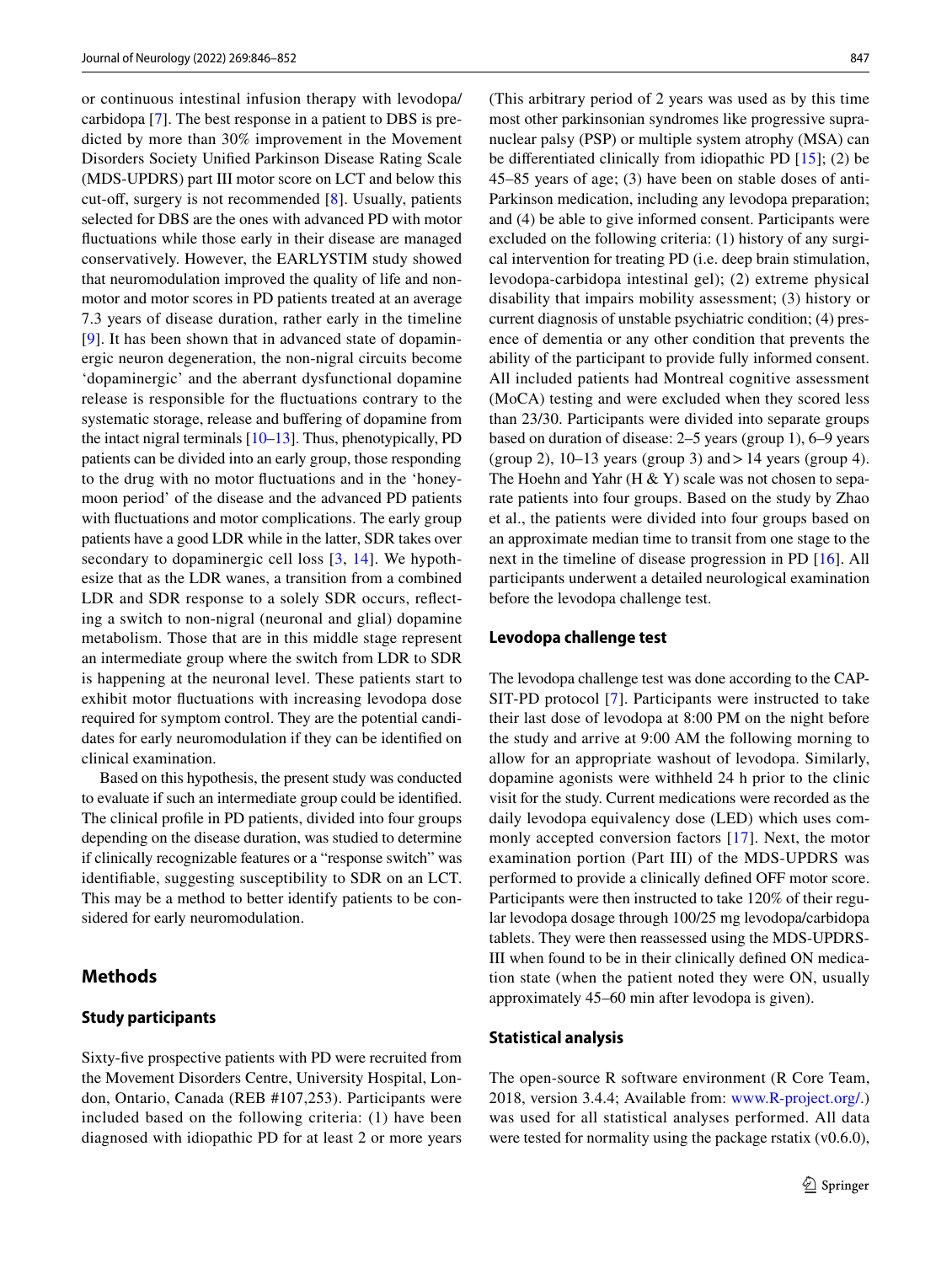analysis of variance was performed using the package afex (v0.28–0), and pairwise comparisons were performed with the package emmeans (v1.5.3). A repeated measures twoway ANOVA followed by Tukey's multiple comparisons was used for Fig. [1](#page-2-0). A one-way ANOVA followed by Tukey's post hoc multiple comparisons test was used for Figs. [2](#page-2-1) and [3.](#page-3-0) The significance threshold was set at  $p < 0.05$  for all statistical analyses performed. Values are expressed as  $Mean \pm SD$ unless otherwise stated.

# **Results**

Of the sixty-fve participants included in the study, 17 were in group 1 (2–5 years), 17 in group 2 (6–9 years), 19 in group 3 (10–13 years) and 12 in group 4 (more than 14 years). The demographic variables and clinical profle of each group are highlighted in Table [1.](#page-3-1) OFF motor scores were high at each stage of disease duration, beginning

<span id="page-2-0"></span>**Fig. 1** OFF motor scores increase signifcantly after 14 years of disease while ON motor scores remain relatively stable. There was a statistically signifcant diference between MDS UPDRS-III scores OFF and ON Levodopa at 2–5 years (*N* = 17, *P* < .001\*\*\*\*), 6–9 years ( $N = 17$ ,  $P < .001$ \*\*\*\*), 10–13 years ( $N = 19, P <$ .001\*\*\*\*), and 14+ years ( $N =$ 12,  $P < .001$ \*\*\*\*). A significant interaction was also observed between disease duration of 2–5 years and 14+ years OFF levodopa ( $P = .030$ <sup>\*\*\*</sup>). Repeated measures two-way ANOVA and Tukey's multiple comparisons were conducted. Results are reported as the Mean  $\pm$  SEM

<span id="page-2-1"></span>**Fig. 2** Absolute change in UPDRS-III scores from OFF to ON levodopa across disease duration groups. The levodopa response initially widens and then plateaus in later stages of disease duration. A one-way ANOVA followed by Tukey's post-hoc test revealed a signifcant diference between Groups 2–5 years and 6–9 years (*P*=.016\*), 2–5 years and 10–13 years (*P*=.031\*) and  $2-5$  years and  $14 +$ years  $(P = .010^{**})$ . Results are reported as the mean  $\pm$  SEM







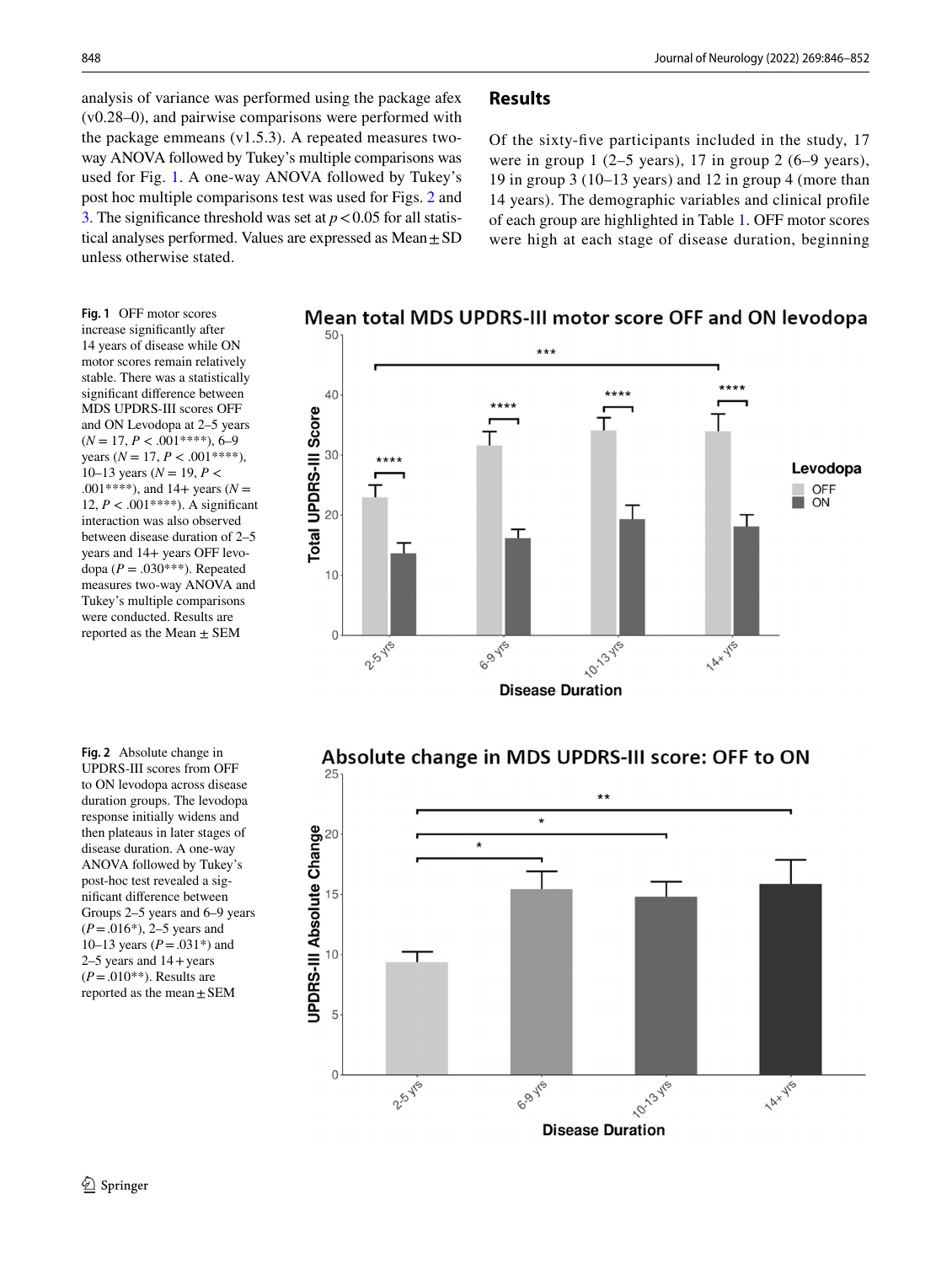<span id="page-3-0"></span>**Fig. 3** Mean daily levodopa equivalency dose signifcantly increases after 9 years of PD. A signifcant diference was revealed between Groups 2 and 5 years  $(N=17)$ and 10–13 years (*N*=19)  $(P=.031**)$ , and between Groups 2 and 5 years and  $14 + \text{years}$  ( $N=12$ )  $(P < .001***)$ . A significant diference was also observed between Groups 6 and 9 years (*N*=17) and 10–13 years  $(P = .003**)$  and between Groups 6 and 9 years and  $14 + \text{years}$  ( $P < .001$ \*\*\*\*). Results are reported as the mean  $\pm$  SEM. A one-way ANOVA followed by Tukey's post hoc multiple comparisons test was completed. *LED*  levodopa equivalency dose in milligrams



#### <span id="page-3-1"></span>**Table 1** Patient demographics

|                            | PD 2-5 yrs $(N = 17)$ |                   | PD 6-9 yrs (N = 17) PD 10-13 yrs (N = 19) PD 14+ yrs (N = 12) |                       |
|----------------------------|-----------------------|-------------------|---------------------------------------------------------------|-----------------------|
| Age (Years)                | $62.24 \pm 7.60$      | $65.41 \pm 6.61$  | $66.79 \pm 7.66$                                              | $66.08 \pm 6.10$      |
| Sex: Female, %(n)          | $5(29.41\%)$          | $5(29.41\%)$      | $5(26.32\%)$                                                  | $6(50.00\%)$          |
| <b>PD Duration (Years)</b> | $4.41 \pm 0.80$       | $7.32 \pm 0.88$   | $11.11 \pm 0.99$                                              | $16.08 \pm 1.44$      |
| Levodopa Duration (Years)  | $3.41 + 1.37$         | $5.68 \pm 1.93$   | $8.95 + 2.68$                                                 | $13.58 \pm 3.00$      |
| LED(mg)                    | $793.18 + 285.08$     | $703.68 + 288.76$ | $1.138.53 \pm 409.51$                                         | $1,407.17 \pm 434.13$ |
| <b>UPDRS OFF</b>           | $22.94 \pm 8.52$      | $31.53 \pm 9.87$  | $34.05 \pm 9.50$                                              | $33.92 \pm 10.15$     |
| <b>UPDRS ON</b>            | $13.59 + 7.40$        | $16.12 + 6.26$    | $19.26 + 10.45$                                               | $18.08 + 6.86$        |
| aLR OFF-ON                 | $9.35 \pm 3.64$       | $15.41 \pm 6.19$  | $14.79 \pm 5.54$                                              | $15.83 \pm 7.08$      |

LED = levodopa equivalency dose;UPDRS = Unified Parkinson's Disease Rating Scale; aLR = Absolute levodopa response.

at  $22.94 \pm 8.52$  and then increasing to  $31.53 \pm 9.87$ ,  $34.05 \pm 9.50$ , and  $33.92 \pm 10.15$  points in groups 1, 2, 3, and 4, respectively. The diference in mean OFF scores between group 1 and group 4 was signifcant at 10.98 points  $(P < 0.001)$  (Fig. [1](#page-2-0)). ON motor scores for groups 1, 2, 3, and 4 were  $13.59 \pm 7.40$ ,  $16.12 \pm 6.26$ ,  $19.26 \pm 10.45$ , and  $18.08 \pm 6.86$ , respectively, with no statistically signifcant diference between groups. When comparing the OFF and ON scores at each stage of disease duration, a signifcant response to medication was maintained at all stages of disease  $(P < 0.001)$  $(P < 0.001)$  $(P < 0.001)$  (Fig. 1).

Absolute levodopa response (aLR) was calculated as the diference in means from OFF to ON stage (Fig. [2](#page-2-1)). The aLR in group 1 (9.35 $\pm$ 3.64) was significantly less in comparison with group 2 (15.41 $\pm$ 6.19, *P*=0.016), group 3 (14.79  $\pm$  5.54, *P* = 0.031), and group 4 (15.83  $\pm$  7.08,  $P=0.010$ ). The aLR appears initially to rise and then plateaus after 5 years of disease.

The mean levodopa equivalency dose in groups 1, 2, 3, and 4 was  $793.18 \pm 285.08$  mg,  $703.68 \pm 288.76$  mg,  $1138.53 \pm 409.51$  mg, and  $1407.17 \pm 434.13$  mg, respectively. Mean LED in group 1 was signifcantly less than both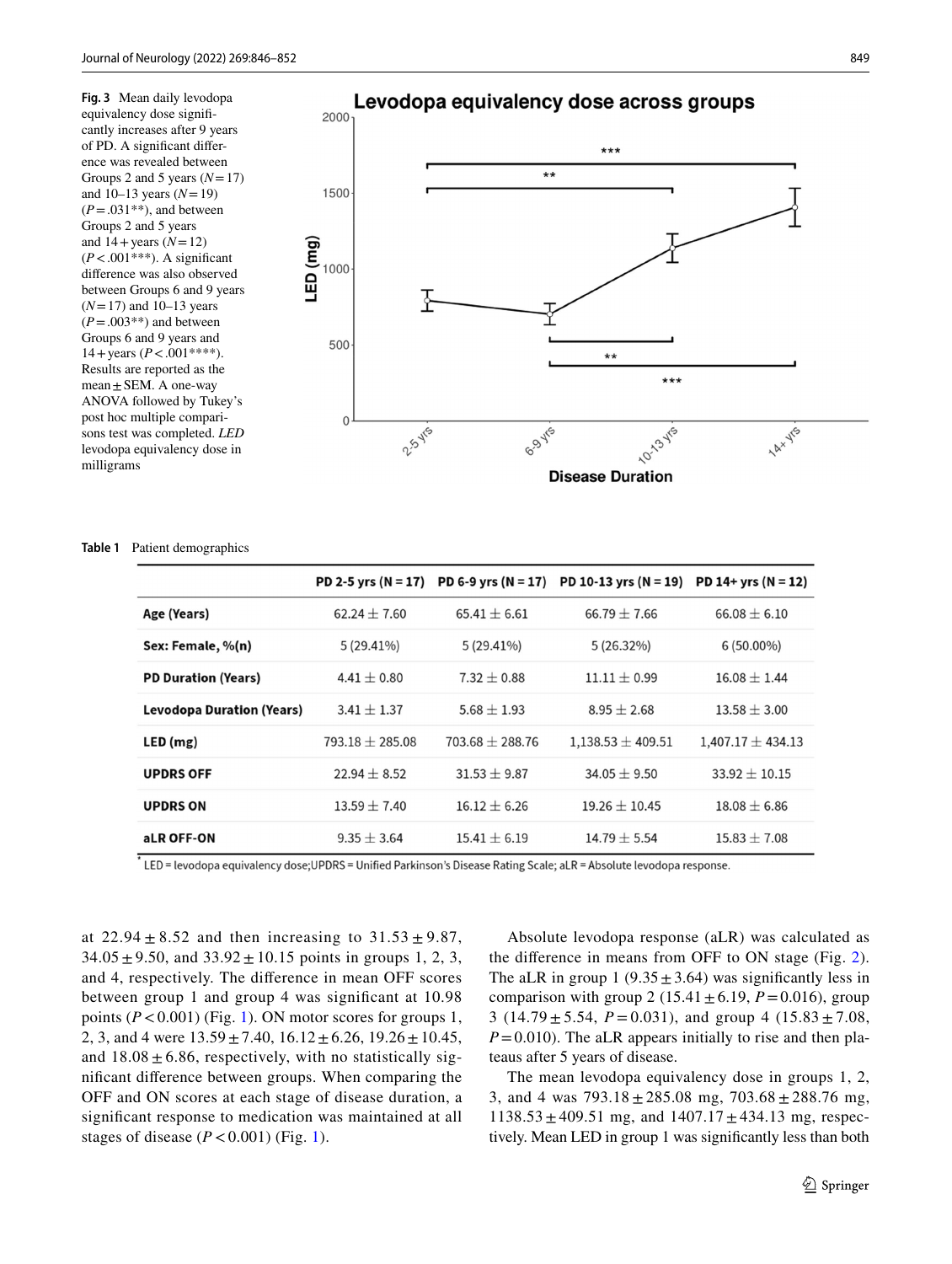group 3 ( $P = 0.031$ ) and group 4 ( $P < 0.001$ ). Mean LED in group 2 was also found to be signifcantly less than group 3 (*P*=0.003) and group 4 (*P*<0.001). Also, the mean LED in group 2 was lesser that group 1 though the diference was not statistically signifcant. Hence, after approximately 9 years of disease, a large increase of~350 mg in LED was seen (Fig. [3](#page-3-0)) without a signifcant increase in OFF motor score. By  $14 + \text{years}$  of disease, mean LED increased by an additional 269 mg, producing a total 703 mg diference between groups 2 and 4.

## **Discussion**

In this study, LCT showed that the OFF scores increased with the disease duration but the improvement in the ON scores was substantial in all groups as well and was seen despite the disease progression. In addition, there was a signifcant diference in the LED for the frst nine years of the disease and thereafter. The 30% cut-off during the LCT was seen in all groups and hence, does not appear to be the sole requirement for selecting patients for neuromodulation with DBS. Our fndings are slightly diferent from Clissold et al*.* where the levodopa motor response increased for the frst five years of treatment and then declined in 'off–on' scores in parallel [[18\]](#page-6-5). They followed the same cohort over more than a decade while the present study had a group of PD patients at diferent disease durations. It is quite possible that the worsening axial and non-levodopa responsive symptoms as the disease progressed caused an increase in the 'off–on' scores in their study.

LCT is a useful clinical exercise to exclude atypical parkinsonian syndromes, defning levodopa unresponsive symptoms and predicting the surgical response [[19\]](#page-6-6). However, tremor dominant PD and those with prominent dyskinesias do respond to DBS despite a poor response on LCT [\[19,](#page-6-6) [20](#page-6-7)]. Based on the observations during the LCT, two patient phenotypes emerge: (A) patients that still experience LDR, and (B) patients who no longer experience LDR. Clinical features of phenotype A were lower doses of levodopa, a good 'on' response, moderate 'of' scores and the diference between 'off' versus 'on' scores was smaller (groups 1) and 2 match phenotype A). In comparison, clinical features of phenotype B were substantially higher levodopa dose, much worse 'off' scores, and an equivalent improvement in 'on' compared with phenotype A, making the 'off–on' score diference even higher than in the early-stage groups. The change from LDR to SDR represents an important transition in the progression of PD both in terms of symptomatic management, state of neurodegeneration and in making critical management decisions such as DBS. Nutt et al. have demonstrated that as the disease advances, the magnitude of SDR increases and compensates for the falling LDR. Thus,

there is an inverse correlation of the LDR with the SDR [\[21\]](#page-6-8). These transitions are known to take several years, usually 7–9 years of disease and in appropriate patients are the main reason why advanced therapies such as DBS are utilized. This conversion from LDR to predictable and then to unpredictable fuctuations may represent a change in how levodopa is metabolized, switching from nigral to non-nigral systems [[10,](#page-5-8) [11\]](#page-5-9). Degeneration of the dopaminergic neurons was pathologically seen in the postmortem PD patient brains by Kordower et al. The dopamine markers in the fbers of PD dorsal putamen were variably reduced in the initial four years and virtually absent thereafter [\[22](#page-6-9)]. This further supports our notion of switch over from nigral to non-nigral systems quite early in the PD timeline. Early intervention, with advanced therapy such as DBS, may be especially important in those patients that are transitioning from the stable LDR state into unpredictable fuctuations (disease duration of 6–9 years in the present study). Interestingly, it was observed that a signifcant increase in LED between group 2 and group 3 (Fig. [1\)](#page-2-0) was not refected in UPDRS-OFF scores (Fig. [3\)](#page-3-0). Although not statistically signifcant, the LED in group 2 was slightly less than that in group 1. We postulate that at this stage, the LDR has just started to wane and the extra-nigral system would soon start to compensate for the progressive dopaminergic degeneration. The CAPSIT-PD protocol recommends PD patients not be considered for DBS surgery until at least 5 years of disease duration [[7](#page-5-5)]. Volkmann et al. reported that of the 122 candidates who received the implanted DBS device, average disease duration at time of surgery was 14.2 years [[23](#page-6-10)]. Our observations suggest that it may be possible to identify patients with these phenotypic diferences quite early in the timeline by carefully observing those patients that begin to exhibit phenotype B. The increase in levodopa requirements is clinically obvious but the transition of having a much worse 'of', yet having a very good 'on' response, requires an 'off-on' LCT. Given the importance of this transition, it may be worthwhile to do routine LCT beginning when the patient's dose requirements begin to increase. In this scenario, if the 'off' versus 'on' state shows a signifcant diference in the UPDRS score, then one might suspect that the patient may be beginning to show the transition into unpredictable fuctuations and hence mainly non-nigral dopamine metabolism. This could serve as a potential method of considering such patients for advanced therapies including DBS.

Early DBS intervention could theoretically delay the switch to an extra-nigral control system by reducing the workload of the surviving nigral system early on. As theorized, stimulating in areas, such as the STN or GPi, reduces the workload of the surviving nigrostriatal dopaminergic neurons in the PD brain. In their study on 30 patients with subthalamic DBS, Wider et al. showed that subthalamic DBS compensates for the SDR and LDR in PD patients [[24](#page-6-11)].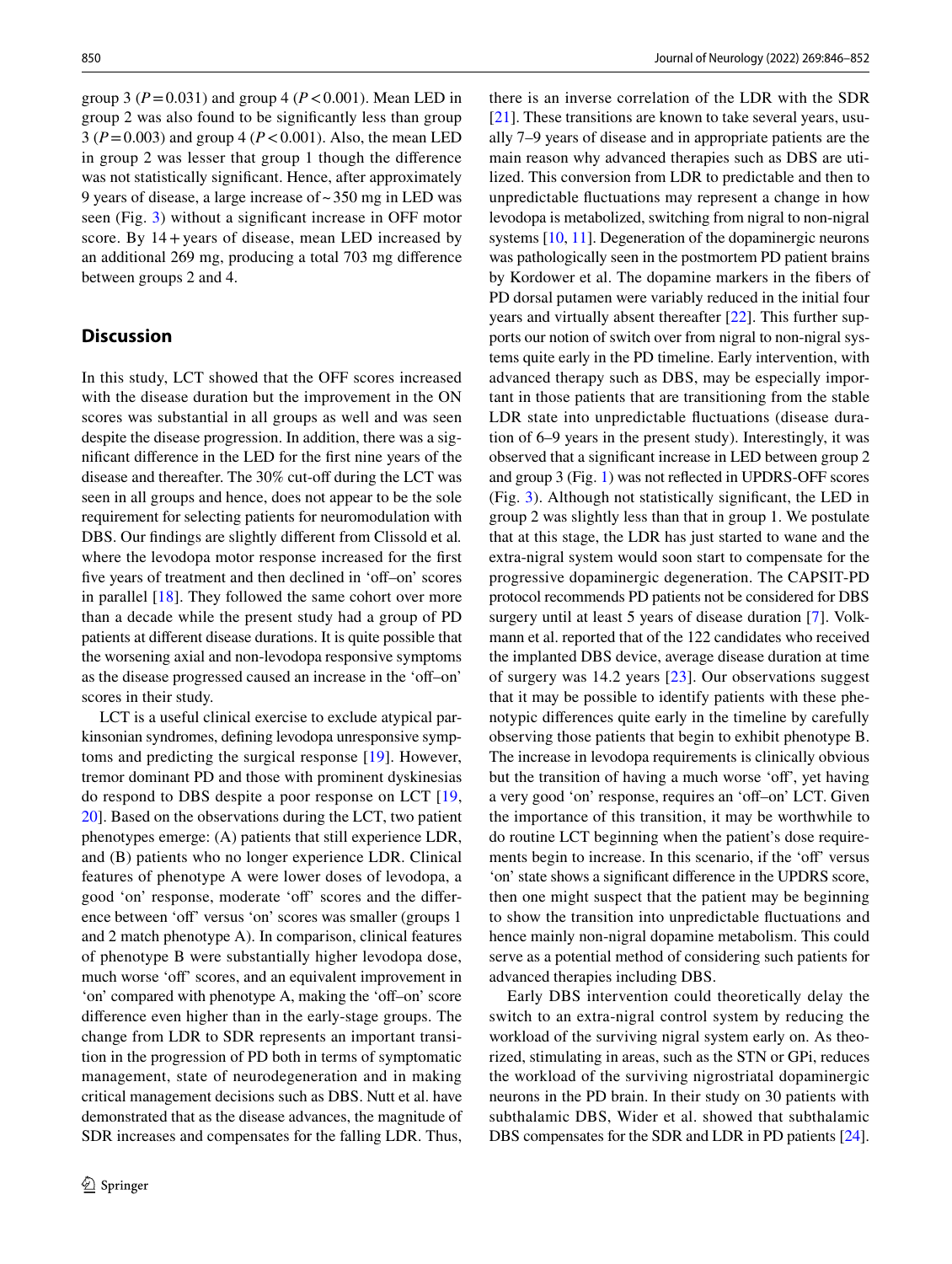Similarly, Moro et al. demonstrated the benefts of bilateral subthalamic DBS in 28 PD patients. They concluded that DBS, along with reduction in levodopa dosage after surgery, modulates the SDR and induces long-term plastic changes responsible for the clinical benefts in PD patients [\[25\]](#page-6-12).

This study has a few limitations. First, we would have preferred to withhold the Parkinson's medications for a long time to produce a clinically 'real off' stage and not an overnight levodopa withdrawal. In ideal circumstances, this would best tell us about the magnitude of LDR. However, this was not practically feasible in patients on long-term levodopa therapy due to ethical considerations. Second, we selected a clinical tool which is quick and simple to use, the LCT on follow-ups, to determine the transition from LDR to SDR and hence a timely surgical intervention. We did not examine the duration of 'on' in these patients and it is quite possible that patients in stage 3 or 4 of our cohort had an SDR of a rather short duration, requiring frequent levodopa dosage. In these scenarios, the LED requirements should guide us to determine their disease advancement and those requiring an increase in their LED should be re-evaluated for an LCT and planned for DBS accordingly. We should have investigated the axial and appendicular scores on the LCT and that could have helped us segregate patients into suspected favorable or unfavorable outcomes. Axial symptoms not responsive to levodopa are a criterion for ineligibility for DBS and a note of axial scores and their response on levodopa challenge should always be made on LCT [[26\]](#page-6-13).

# **Conclusion**

We theorize that in a state of gradual nigral cell death, extranigral control systems eventually take over to maintain a signifcant response. Rethinking the levodopa response may be necessary so that patients early in disease might be considered in the screening process for DBS. Individuals with early PD who have a minimal response to levodopa may be receiving signifcant motor beneft from the LDR and relying on a primarily nigral control system. Waiting for patients to switch to a poorly regulated extra-nigral control system characterized by further motor complications before initiating DBS may be too late. In the timeline of PD, when the symptoms advance, as seen by increased LED and fuctuations, it is worth doing an LCT at regular follow-ups to determine waning LDR which could be the time for implementation of neuromodulation with DBS.

**Authors' contributions** All authors contributed to study conception and design. Material preparation and data collection were carried out by MP. The frst draft of the manuscript was prepared by DK, GG. The writing – review and editing was done by DK, GG and MJ. The study was carried out under the supervision of MJ.

**Funding** No funding was received for conducting this study.

**Availability of data and material** The data are available on request submitted to the institutional ethics committee.

## **Declarations**

**Conflict of interest** The authors have no relevant fnancial or non-fnancial interests to disclose.

**Ethics statement** The study was approved by the institutional ethics committee and has been performed in accordance with the ethical standards laid down in the 1964 Declaration of Helsinki and its later amendments (REB #107253).

**Consent to participate** An informed consent was obtained from all patients included in the study.

# **References**

- <span id="page-5-0"></span>1. Salat D, Tolosa E (2013) Levodopa in the treatment of Parkinson's disease: current status and new developments. J Park Dis 3(3):255–269.<https://doi.org/10.3233/JPD-130186>
- <span id="page-5-1"></span>2. Poewe W (2009) Clinical measures of progression in Parkinson's disease. Mov Disord Off J Mov Disord Soc 24(Suppl 2):S671-676. <https://doi.org/10.1002/mds.22600>
- <span id="page-5-2"></span>3. Anderson E, Nutt J (2011) The long-duration response to levodopa: phenomenology, potential mechanisms and clinical implications. Parkinsonism Relat Disord 17(8):587–592. [https://doi.org/](https://doi.org/10.1016/j.parkreldis.2011.03.014) [10.1016/j.parkreldis.2011.03.014](https://doi.org/10.1016/j.parkreldis.2011.03.014)
- 4. Nutt JG, Carter JH, Woodward WR (1995) Long-duration response to levodopa. Neurology 45(8):1613–1616. [https://doi.](https://doi.org/10.1212/wnl.45.8.1613) [org/10.1212/wnl.45.8.1613](https://doi.org/10.1212/wnl.45.8.1613)
- <span id="page-5-3"></span>5. Zappia M et al (1999) Loss of long-duration response to levodopa over time in PD: implications for wearing-of. Neurology 52(4):763–767.<https://doi.org/10.1212/wnl.52.4.763>
- <span id="page-5-4"></span>6. Saranza G, Lang AE (2020) Levodopa challenge test: indications, protocol, and guide. J Neurol. [https://doi.org/10.1007/](https://doi.org/10.1007/s00415-020-09810-7) [s00415-020-09810-7](https://doi.org/10.1007/s00415-020-09810-7)
- <span id="page-5-5"></span>7. Defer GL, Widner H, Marié RM, Rémy P, Levivier M (1999) Core assessment program for surgical interventional therapies in Parkinson's disease (CAPSIT-PD). Mov Disord Of J Mov Disord Soc 14(4):572–584. [https://doi.org/10.1002/1531-8257\(199907\)](https://doi.org/10.1002/1531-8257(199907)14:4%3c572::AID-MDS1005%3e3.0.CO;2-C) [14:4%3c572::AID-MDS1005%3e3.0.CO;2-C](https://doi.org/10.1002/1531-8257(199907)14:4%3c572::AID-MDS1005%3e3.0.CO;2-C)
- <span id="page-5-6"></span>8. Pollak P (2013) Deep brain stimulation for Parkinson's disease patient selection. Handb Clin Neurol 116:97–105. [https://doi.org/](https://doi.org/10.1016/B978-0-444-53497-2.00009-7) [10.1016/B978-0-444-53497-2.00009-7](https://doi.org/10.1016/B978-0-444-53497-2.00009-7)
- <span id="page-5-7"></span>9. Schuepbach WMM et al (2013) Neurostimulation for Parkinson's disease with early motor complications. N Engl J Med 368(7):610–622. <https://doi.org/10.1056/NEJMoa1205158>
- <span id="page-5-8"></span>10. Calabresi P, Picconi B, Tozzi A, Ghiglieri V, Di Filippo M (2014) Direct and indirect pathways of basal ganglia: a critical reappraisal. Nat Neurosci 17(8):1022–1030. [https://doi.org/10.1038/](https://doi.org/10.1038/nn.3743) [nn.3743](https://doi.org/10.1038/nn.3743)
- <span id="page-5-9"></span>11. Mura A, Jackson D, Manley MS, Young SJ, Groves PM (1995) Aromatic L-amino acid decarboxylase immunoreactive cells in the rat striatum: a possible site for the conversion of exogenous L-DOPA to dopamine. Brain Res 704(1):51–60. [https://doi.org/](https://doi.org/10.1016/0006-8993(95)01104-8) [10.1016/0006-8993\(95\)01104-8](https://doi.org/10.1016/0006-8993(95)01104-8)
- 12. Tanaka H, Kannari K, Maeda T, Tomiyama M, Suda T, Matsunaga M (1999) Role of serotonergic neurons in L-DOPA-derived extracellular dopamine in the striatum of 6-OHDA-lesioned rats.